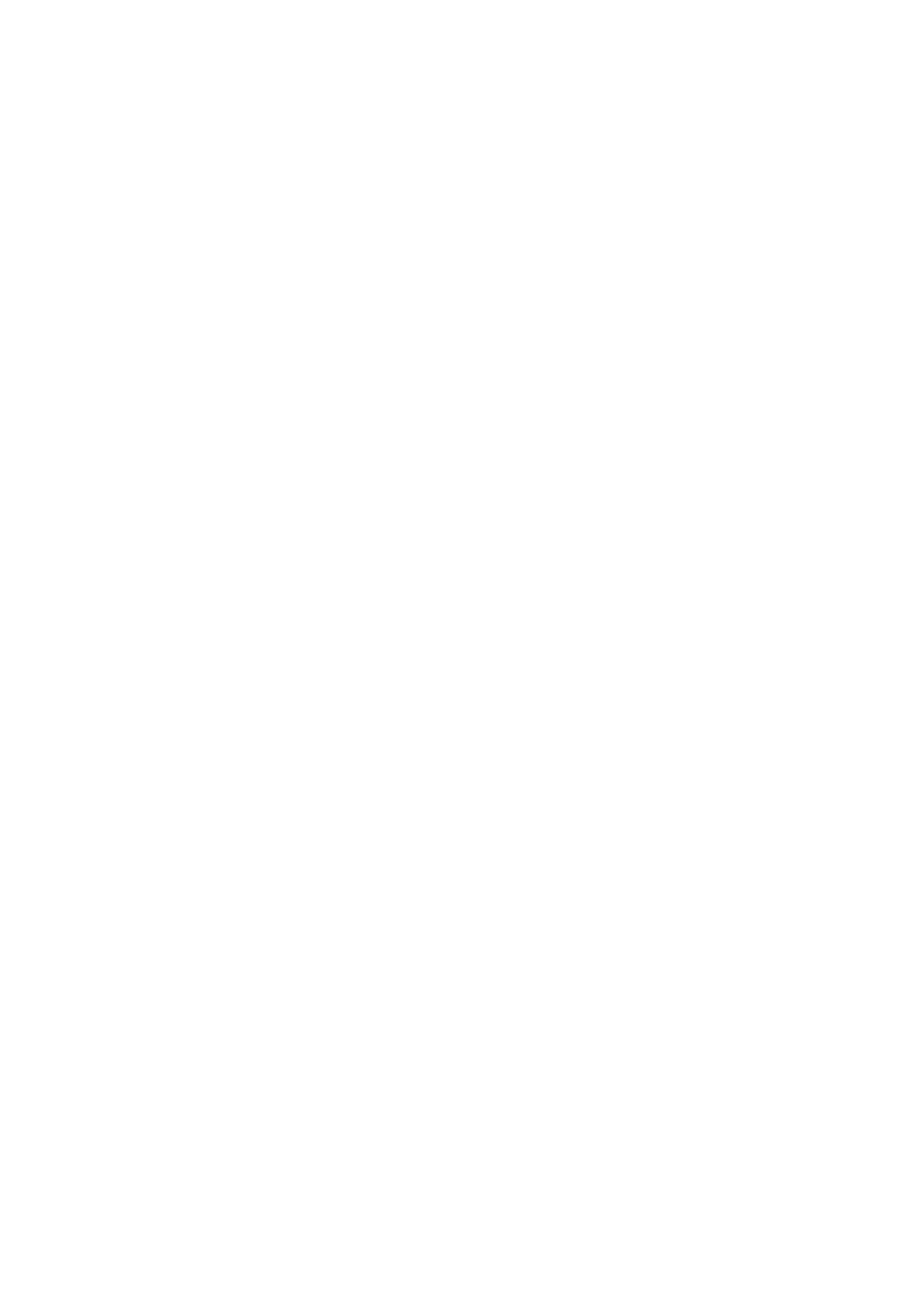## **1. Qualifications and Experience**

- 1.1. My name is Michael Sadlier and I graduated from the Veterinary College of Ireland in Dublin in 1983. Since graduation, I have spent the last 35 years in veterinary practice in Ireland, England, Australia, New Zealand, France, USA and Japan. I am now the principal of a veterinary practice in Dublin and a consultant on equine issues at Equine and Veterinary Consultancy (EVC).
- 1.2 I have acted as a consultant on equine related issues on major and minor infrastructural projects over the past 14 years. These projects include road development schemes such as N8 Cashel/Mitchelstown Road Improvement Scheme; N17 Galway/Tuam Road Improvement Scheme; N11 Gorey to Enniscorthy Road Improvement Scheme; gas pipelines (Bord Gáis – Pipeline from Cuffesgrange to Great Island), water and drainage schemes (Ervia – Greater Dublin Drainage Scheme, OPW – Clonakilty Flood Relief Scheme), electricity transmission lines (Eirgrid – 440kV Transmission Line from Cork to Kilcullen; Eirgrid – North/South Interconnector) and industrial developments such as College Proteins Biomass Plant, Nobber, Co. Meath.

## **2. Role in Proposed Road Development**

- 2.1 My role in the N6 Galway City Ring Road project was to examine, assess and report on the potential impacts that the proposed road development would have on equine enterprises along the route in general and on Galway Racecourse in particular and to advise on the potential impacts identified and recommend mitigation measures to minimise any impact identified.
- 2.2 On 20 July 2017, I spent the day with Mr. Con Curtin, of Curtin Agricultural Consultants Ltd and we travelled the route of the proposed road development, paying particular emphasis on the other equine enterprises enroute. Mr Curtin explained the nature of each equine enterprise along the proposed road development and the methodology he used to assess the potential impact on these enterprises. I have read Section 4.7 of his Statement of Evidence and am full agreement with his findings. I also visited Galway Racecourse on 6 July 2017 in the company of Ms Mary Hurley, Arup and Mr Gerard O'Dea, Arup and met with the general manager.

## **3. Key Issues in Relation to Equine Issues**

3.1 Chapter 14 of the EIAR is to be taken as read in its entirety and is not replicated here. To assist the Board in its consideration of the applications for approval and for the convenience of all participants at this hearing and to put some context to the responses to objections/submissions, the key items pertaining to the equine assessment of the road development detailed in Chapter 14 of the EIAR are summarised briefly below.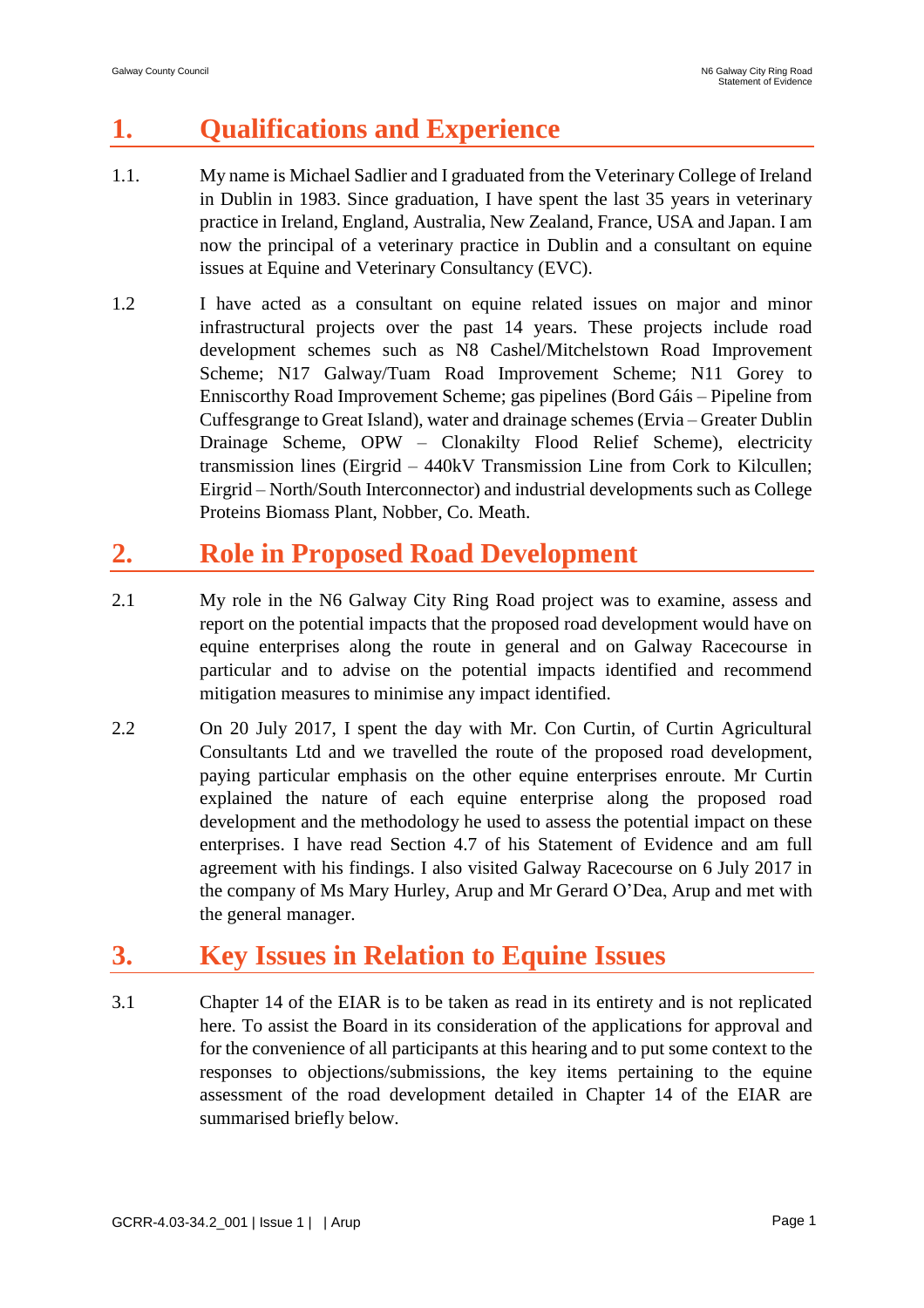- 3.2 Section 14.3.1 of Chapter 14 of the EIAR describes the enterprise mix as 16% of land parcels with equine as the main enterprise i.e. 31 land parcels. Appendix A.14.1 shows that a further 8% of land parcels as having equine as a secondary enterprise i.e. a further 15 land parcels. Therefore, the equine enterprise is present in 46 land parcels or 24% of land parcels along the proposed road development.
- 3.3 The equine enterprises were further identified as:
	- 21 were classified as Horses These farms were primarily farms where horses were the main animal on the land – High to Medium Sensitivity (plot references 115, 116, 117, 146, 160, 167, 169, 194, 209, 210, 481, 505, 506, 507, 560, 578, 583, 632, 660-661, 718, 760)
	- 8 were classified as Horses and Beef These enterprises had some horses on the farm grazing along with beef cattle – Medium to Low Sensitivity (plot references 489, 496, 508, 509, 513, 649, 690, 751)
	- 15 were classified as Beef and Horses These enterprises were primarily beef producing farms with the occasional horse – Low to Very Low Sensitivity (plot references 101, 153, 211, 216, 250-466, 498, 570, 572-592, 580, 581, 623, 627, 648, 750, 765)
	- 1 had donkeys grazing Low Sensitivity (plot reference 154)
	- 1 had Horses and Sheep This was Galway Racecourse, where sheep were used to graze the land – High Sensitivity (plot reference 691)
- 3.4 An initial assessment of the equine enterprise was made based on the principle of intensive and extensive equine management. Intensive equine management was defined as the close interaction between man and horse such as riding, breaking, race training, yearling preparation, mare and foal management. Health and safety issues for the horse handlers are important considerations in intensive equine management. Extensive management was defined as horses at pasture that required minimal interaction between man and horse.
- 3.5 As noted earlier by Mr. Con Curtin in his response to submissions/objections, 46 land parcels or 24% of the total number have equine enterprises along the proposed road development compared to 12% of all farms nationally and 16% of all farms in County Galway which have horses – this is based on the CSO Agricultural Census data<sup>1</sup>. The high number of equine enterprises is primarily due to many of the small land parcels being used only to keep ponies and horses for leisure purposes. Only three of these equine land parcels are considered to be high or very high sensitivity.
	- 1 Very High Sensitivity Equine Enterprises (These are classified as areas of intense equine activity with significant human interaction such as race meetings, horse shows and equestrian events). Galway Racecourse (plot reference 691)

 $\overline{a}$ 

<sup>1</sup> <https://www.cso.ie/en/releasesandpublications/ep/p-fss/farmstructuresurvey2016/da/fs/>- Table 2.2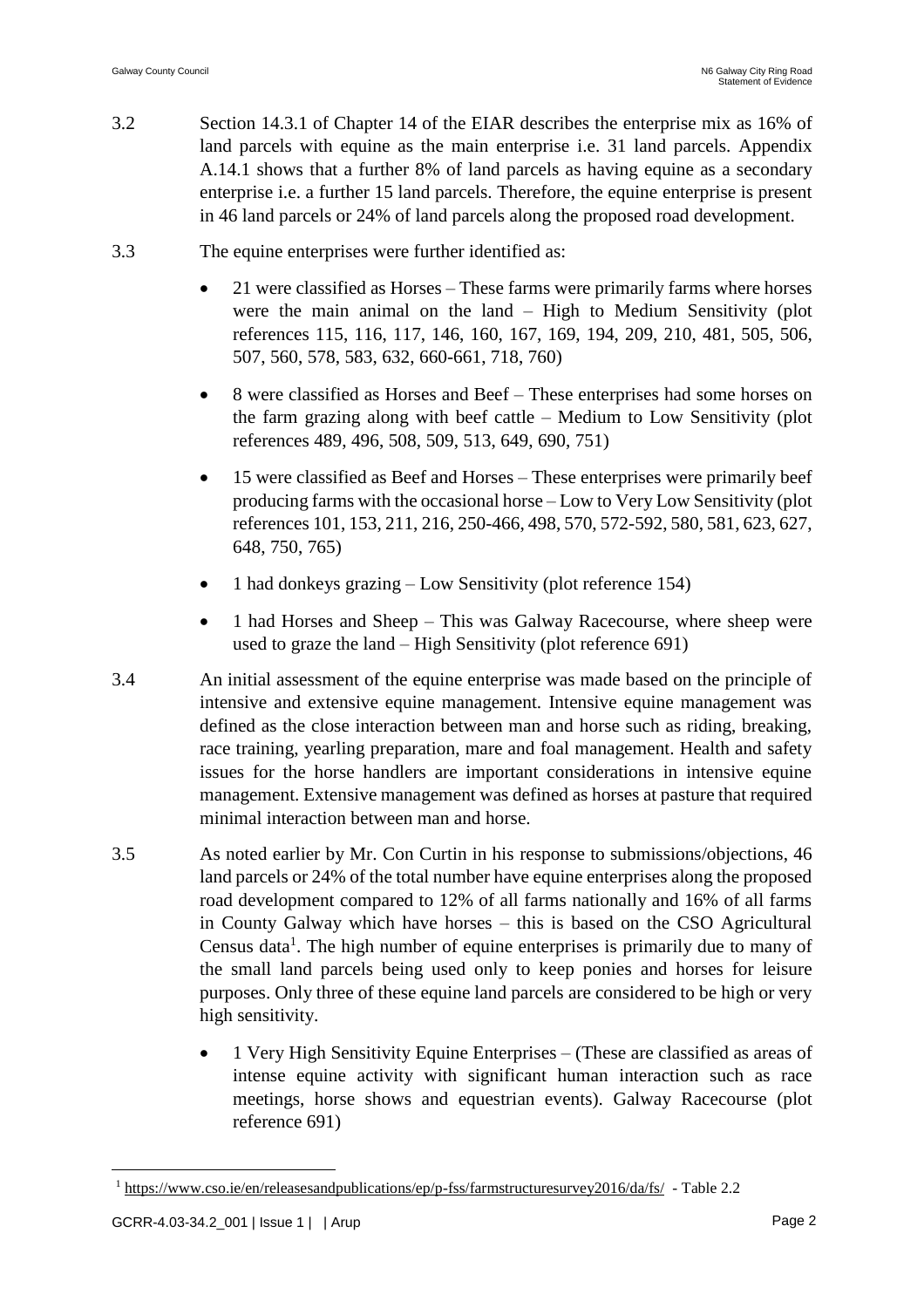- 2 High Sensitivity (These are classified as areas of intense equine activity with reduced human interaction such as stud farms, racing yards, riding schools, show-jumping yard with significant equine orientated infrastructure). These are 2 typical stud farms (plot references 751 and 760)
- 14 Medium Sensitivity These are less intensive equine activities such as small riding schools, small stud farms with specific adjunctive facilities such as stables, exercise arena, dedicated gallops/cross country course, foaling boxes (plot references 115, 116, 117, 146, 489, 496, 505, 506, 507, 509, 513, 632, 649, 660/661)
- 29 Low and Very Low sensitivity These are extensively managed equine activities with no specific ancillary facilities but which may (in the case of low sensitivity) or may not (in the case of very low sensitivity) have occasional stable and non-dedicated exercise area
- 3.6 The impacts on equine enterprises are detailed on a farm by farm basis in Appendix A. 14.1 of the EIAR.
- 3.7 The negative stimuli (sound and visual) associated with the construction of the proposed road development was carefully considered in my assessment. The building of the proposed road development has the potential to create a significant amount of abnormal noise and visual stimuli that may be quite intrusive to horses in the immediate vicinity. Horses are sentient animals and when confronted with an exposure to unfamiliar stimuli (noise, movement, sights or a combination of these) can either remain to assess the perceived threats (fight) or run away to escape the threat (flight). Therefore, the introduction of horses into an area where there are extensive stimuli associated with road construction, can result in horses running away blindly from the stimuli or remaining unperturbed. Horses, bolting in fright, can injure themselves running into obstruction or even other horses. However, more disturbingly, they can injure their riders and/or other personnel.
- 3.8 The noises and visual stimuli associated with the operational traffic can be a cause of some concern. However, horses are normally very adaptive to environmental changes and become very quickly receptive to the aural and visual stimuli associated with normal traffic flow.
- 3.9 I assessed the Parkmore Link Road Modification to determine the potential impacts on Galway Racecourse. Between the 5 furlong and the 3 furlong poles the proposed noise barrier and the continuous bunding will provide adequate visual and auditory shielding for the racing horses. In my opinion, this modification is more than adequate to provide a safe environment for the racehorse.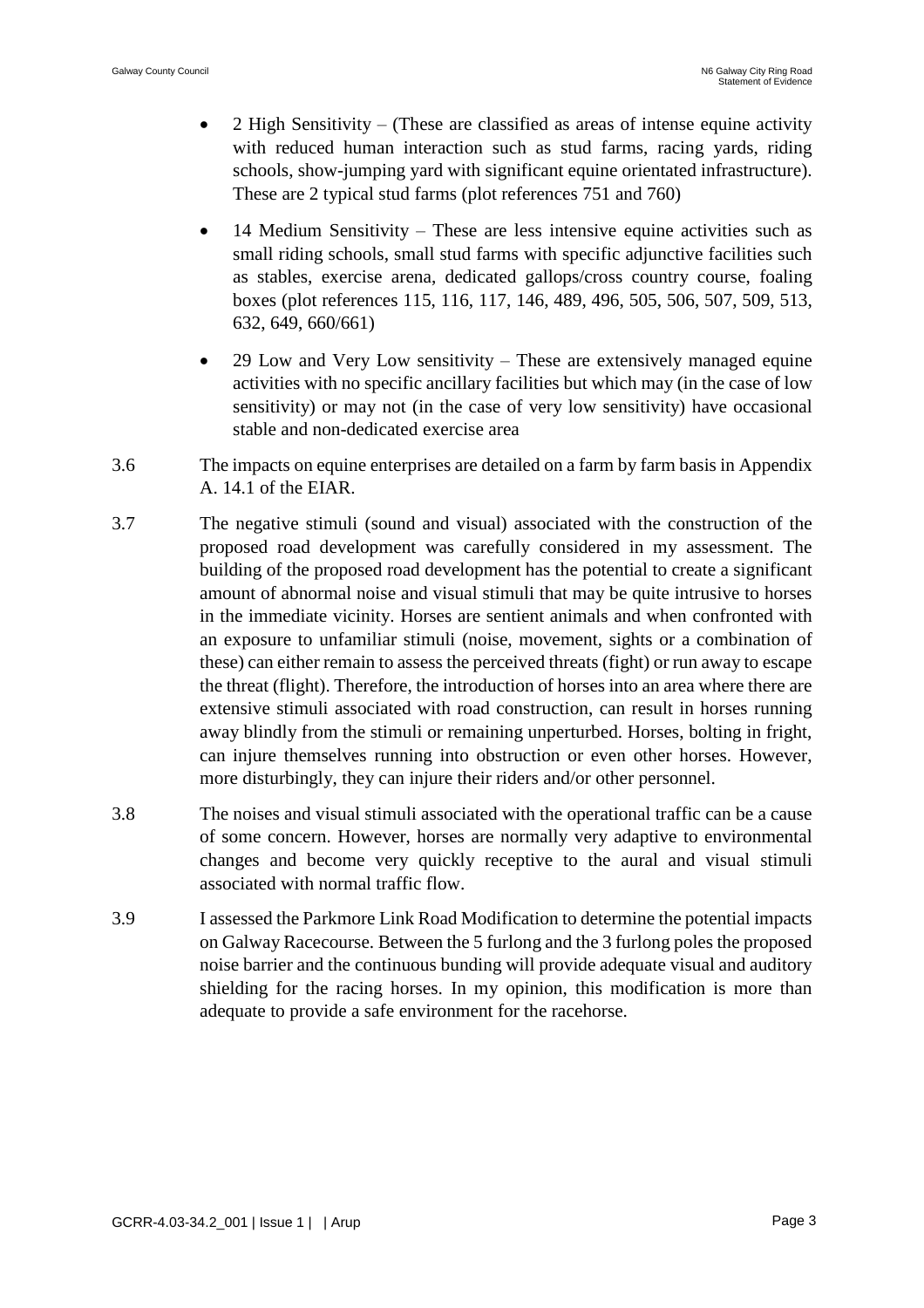## **4. Responses to Submissions/Objections**

### **4.1 Overview**

4.1.1 Seven of the 296 submissions/objections made to An Bórd Pleanála (ABP) in respect of the N6 Galway City Ring Road (GCRR) Environmental Impact Assessment Report (EIAR), Natura Impact Statement (NIS), Motorway Scheme (MS) and Protected Road Scheme (PRS) include observations relevant to equine. I confirm that none of the 17 submissions/objections received in relation to the Request for Further Information Response related to equine matters.

The issues raised in these submissions/observations are:

- 2 raised an issue in respect of adequacy of the assessment of impacts relating to equine (submission/observation Ob\_505 and Ob\_507)
- 2 raised issues of potential impacts on equine enterprise (submission/observation Ob\_572\_574\_591 and Ob\_751)
- 3 raised issues in respect of potential impacts on Galway Racecourse (submissions/observation Ob  $691$ , Ob  $691$   $713$ , and Ob  $713$ )
- 4.1.2 I will address each submission/objection separately in the following sections.

### **4.2 Adequacy of assessment of impacts relating to equine**

#### **Issue**

4.2.1 It is suggested that the assessment is inadequate in two submissions/objections, Ob\_505 and Ob\_507.

#### **Response**

4.2.2 Con Curtin addresses the adequacy of the agricultural assessment in his responses to submissions/objections. As these two properties engage in equine enterprise I will also address these submissions/objections in terms of the assessment of equine impacts on these two properties.

#### *Submission/Objection Ob\_505*

- 4.2.3 I was informed by the person farming this land that the land, 5.4 hectares in total, was in two parcels – one of 2.4 hectares beside the dwelling house and the other of 3 hectares, of which 1.1 acres are included within the proposed development boundary in the most south easterly aspect of that land parcel. There was no evidence of intensive equine use and I concluded that the land was used to graze the horses only (extensive use). The land was rough grazing and was used to farm horses.
- 4.2.4 The proposed road development will cause no new severance and the total proposed landtake is 1.1 hectares or approximately 19% of the land holding. In my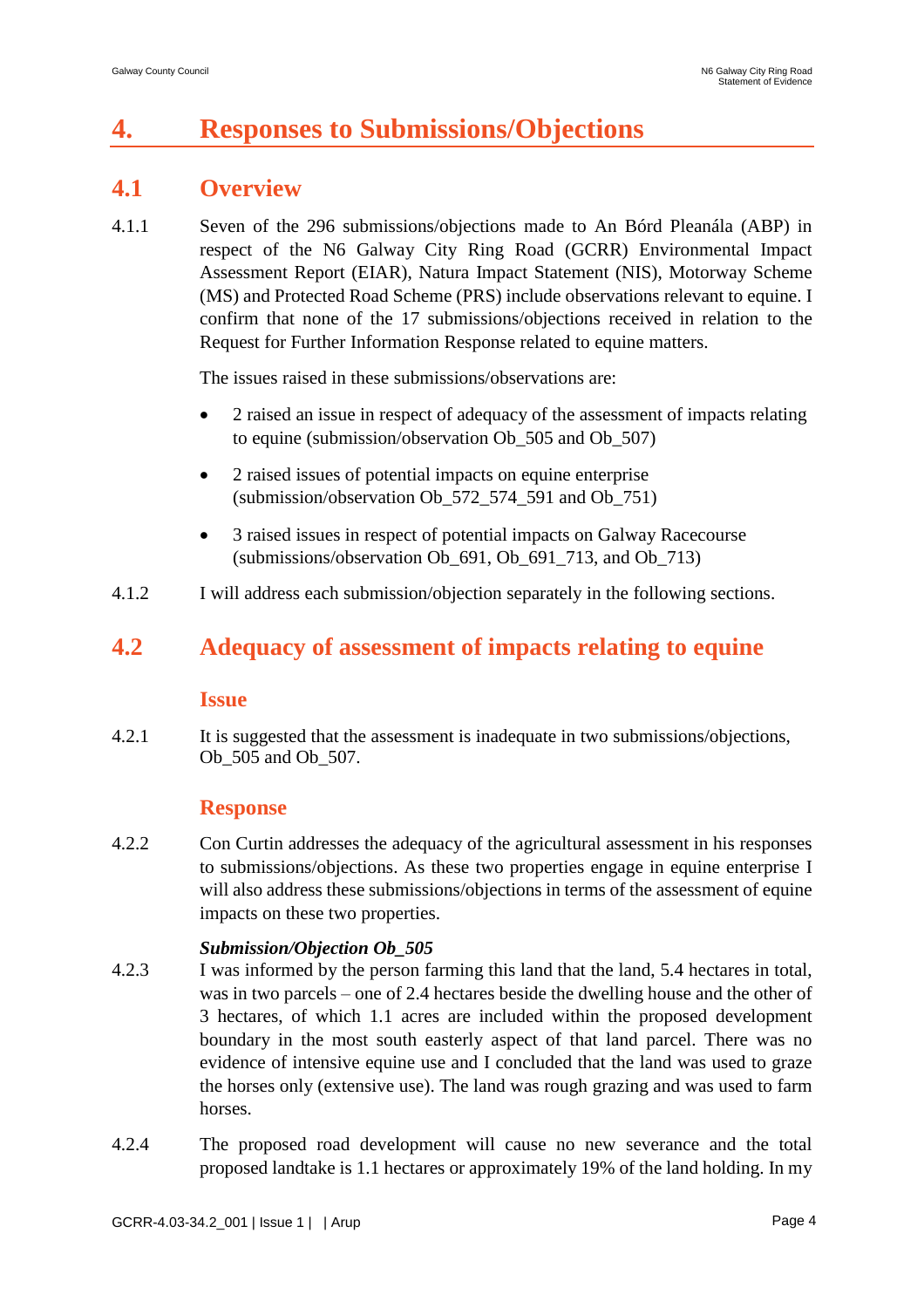opinion, the impact of the proposed road development on this equine enterprise is moderate (due to the amount of land loss primarily).

#### *Submission/Objection Ob\_507*

- 4.2.5 The holding consists of 3.1 hectares. I visited the property on 17 December 2019 and met with those farming the lands, who also use neighboring lands. There were approximately 18 Connemara horses running on both farms – four mares and foals  $(8)$ , stallion  $(1)$ , two yearlings  $(2)$ , 2 two year olds  $(2)$ , 2 three year olds  $(2)$ , 1 four year old (1), 1 five year old gelding (1) and a 16 year old gelding (1). There were two stables on the land, one occupied by the stallion. These stables were to the north of the proposed road development and shielded by a small hill. There was no evidence of intensive equine use and I concluded that the land was used to graze the horses only (extensive use). The land was rough grazing. I saw where the proposed road development would impinge on the land. There was no land separation (severance) and the total proposed land take is 0.06 hectares or approximately 2% of the land.
- 4.2.6 In my opinion, the impact of the proposed road development on this equine enterprise was slight.

### **4.3 Potential Impacts on Equine Enterprise**

#### **Issue**

4.3.1 Ob\_572 raises concerns about the viability of their equine enterprise post construction of the proposed road development due to the extent of land take and disturbance for moving horses within the remaining lands and other retained lands.

> Ob\_572 *"It will also mean it being almost impossible for us to maintain the current equine farming operation. What is being proposed is unfair on the basis that extensive frontage and access to our clients' lands are being taken away and the land used to provide access for other property owners. The result is huge disturbance for moving horse within the subject lands and to other owned retained lands.*

> *We would need extra access gates to mitigate but this would still be very unsatisfactory and costly and will involve moving horses along a much more difficult and extensive access."*

4.3.2 Ob\_751 also raises concerns about the viability of their equine enterprise, adequacy of boundary treatment and noise impacts.

> Ob\_751 *"The acquisition at this property is so extreme that it removes its viability as a standalone unit.*

> *The property owner operates a stud farm at this location and stallions, mares and foals are kept on the lands so suitable fencing for this use will be required.*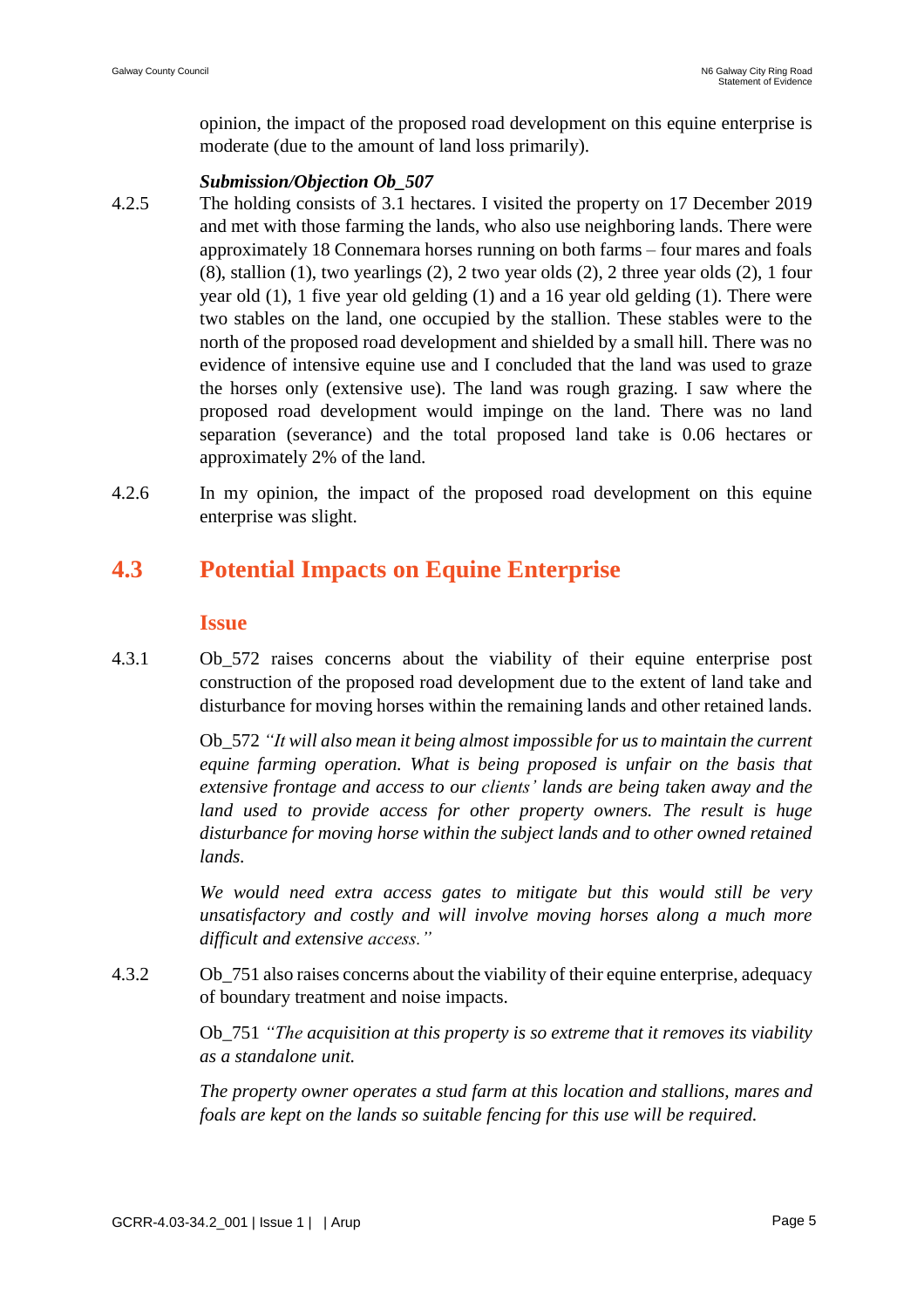*The noise mitigation proposals at this location are insufficient allowing for the proximity of the dwelling house and the yard to the proposed road scheme and the nature of the equine enterprise carried out on the lands."*

#### **Response**

4.3.3 The justification for the land take is addressed by Ms. Eileen McCarthy in her responses to submissions/objections. The suitability of boundary treatment for agricultural lands are addressed in Mr. Con Curtin's responses to submissions/objections. I will summarise the equine enterprise at these properties and the potential impact due to the proposed road development.

#### *Ob\_572*

- 4.3.4 This property is currently being farmed by the owner. I visited the farm on 17 December 2019 and met with the owner. The land consists of 5.8 hectares, with two small fields used to grow haylage (approximately 50 bales annually) and the rest of the land was relatively rough grazing on hilly slopes. The owner informed me that he used the land to outwinter his horses – he had three mares in foal and six two and three year olds (9 in total). There was also an open shed, approximately 18 by 40 feet in the southern end of the farm that provided excellent shelter for the horses when required. There was no evidence of intensive equine use and I concluded that the land was used to graze the horses only (extensive use). The owner informed me that he was losing 2.16 hectares containing the two paddocks that were used for forage and the sheltered area with the shed. There will be some land separation (severance) due to the proposed road development and the proposed landtake is 37% of the farm.
- 4.3.5 In my opinion, the impact of the proposed road development on this equine enterprise is significant due to the amount of land loss and land separation.

#### *Ob\_751*

- 4.3.6 The negative stimuli (sound and visual) associated with the construction of the proposed road development was carefully considered in my assessment. The building of the proposed road development has the potential to create a significant amount of abnormal noise and visual stimuli that may be quite intrusive to horses in the immediate vicinity. Horses are sentient animals and when confronted with an exposure to unfamiliar stimuli (noise, movement, sights or a combination of these) can either remain to assess the perceived threats (fight) or run away to escape the threat (flight). Therefore, the introduction of horses into an area where there are extensive stimuli associated with road construction, can result in horses running away blindly from the stimuli or remaining unperturbed. Galway County Council has committed to employ a veterinary specialist to liaise with landowners to ensure that equine welfare is adequately addressed.
- 4.3.7 The noises and visual stimuli associated with the operational traffic can be a cause of some concern. However, horses are normally very adaptive to environmental changes and become very quickly receptive to the aural and visual stimuli associated with normal traffic flow.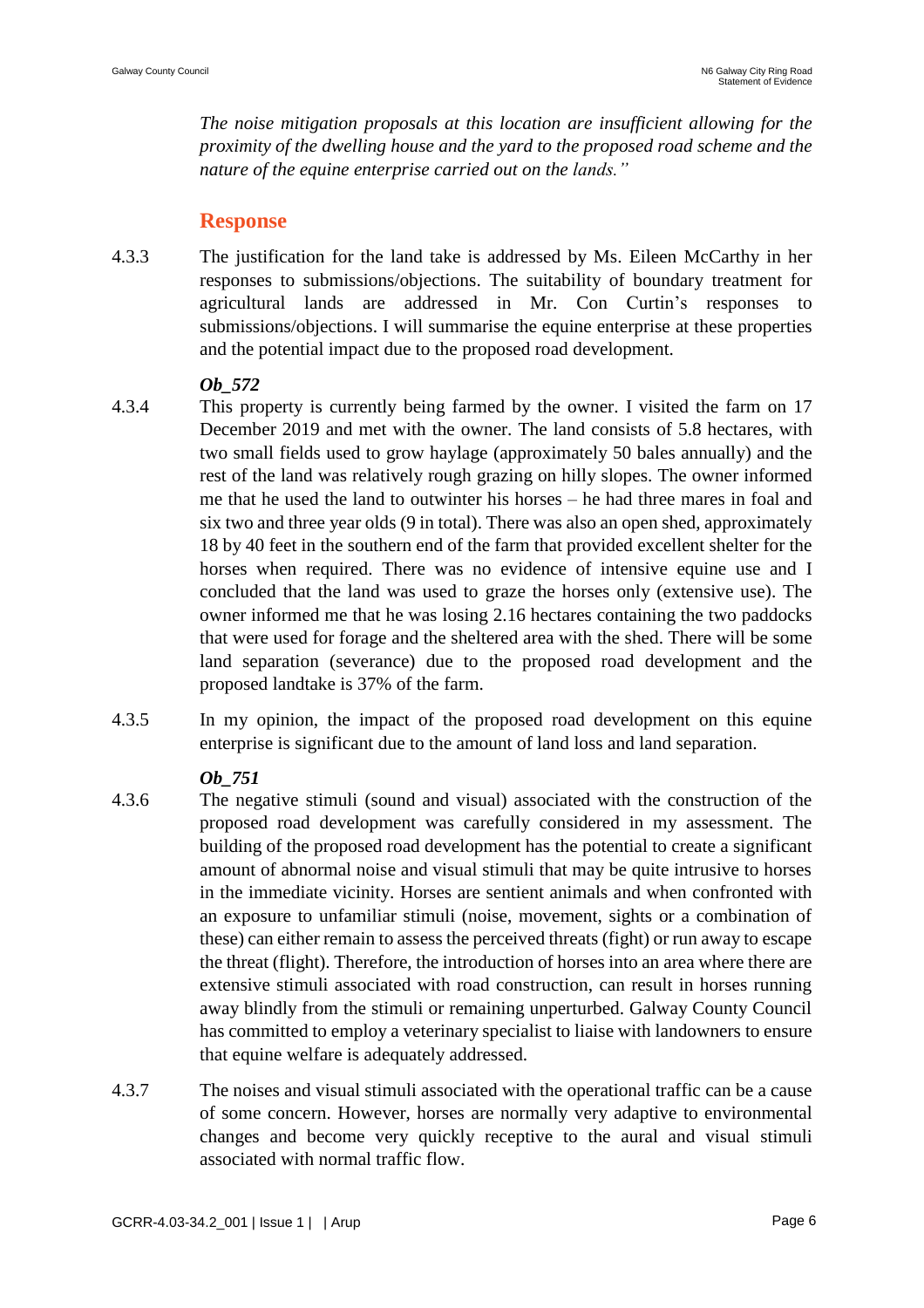- 4.3.8 This property is currently being farmed by the owner. I visited the farm on 17 December 2019 and met with the owner. The land consists of 9.1 hectares with significant farm buildings. There was a stable yard on the northern edge of the farm, beside the dwelling house. This yard had 8 stables in two separate buildings, a covered area with stocks used to handle his mares and a well appointed lunge ring. There was a laneway running down the middle of the farm and there was a large forage barn on the eastern side of this laneway. The owner informed me that he had 10 pure bred Irish Draught mares and he sold their progeny normally as foals. The owner also had a two year old colt that he was planning to get approved as a registered Irish Draught stallion for his own use. The owner also had between 10-20 cattle for pasture management primarily. There was evidence of intensive equine use around the stable yard and I concluded that the land was used to graze the horses only (extensive use) but the yard was used for intensive interaction between man and horse. The land was of good quality. The owner showed me where the proposed road development would impinge on his land. There was no land separation and the total proposed land take is 6.28 hectares or approximately 69% of the land.
- 4.3.9 In my opinion, the impact of the proposed road development on this equine enterprise was profound due primarily to the degree of land loss.

### **4.6 Potential Impacts on Galway Racecourse**

#### **Issue**

- 4.6.1 The adequacy of the assessment on the construction and operation of the proposed road development on Galway Racecourse is questioned in submission/objection Ob\_691.
- 4.6.2 The adequacy of the assessment of alternatives in the context of the overall assessment matrix is raised in Ob\_691\_713 due to the significant impacts on this business which is a lessee on lands acquired for mitigation purposes for Galway Racecourse. The property owner of these lands acquired is also raising an issue with the justification for their acquisition in Ob<sub>\_713</sub>.

#### **Response**

4.6.3 Galway Racecourse is owned and operated by the Galway Racecourse Committee. As noted earlier, I visited Galway Racecourse on 6 July 2017 and met with the general manager. I toured the racecourse with the general manager and he explained in detail how the racecourse operated, with particular emphasis on race day operations. The general manager then outlined how Galway Racecourse felt the proposed road development would impact on their racecourse. My assessment of the potential impacts on Galway Racecourse is based on the information gained from my discussion with the general manager, observations I made during my visit to the racecourse, my understanding of the works involved in the proposed road development, the impact the proposed road development could have on the health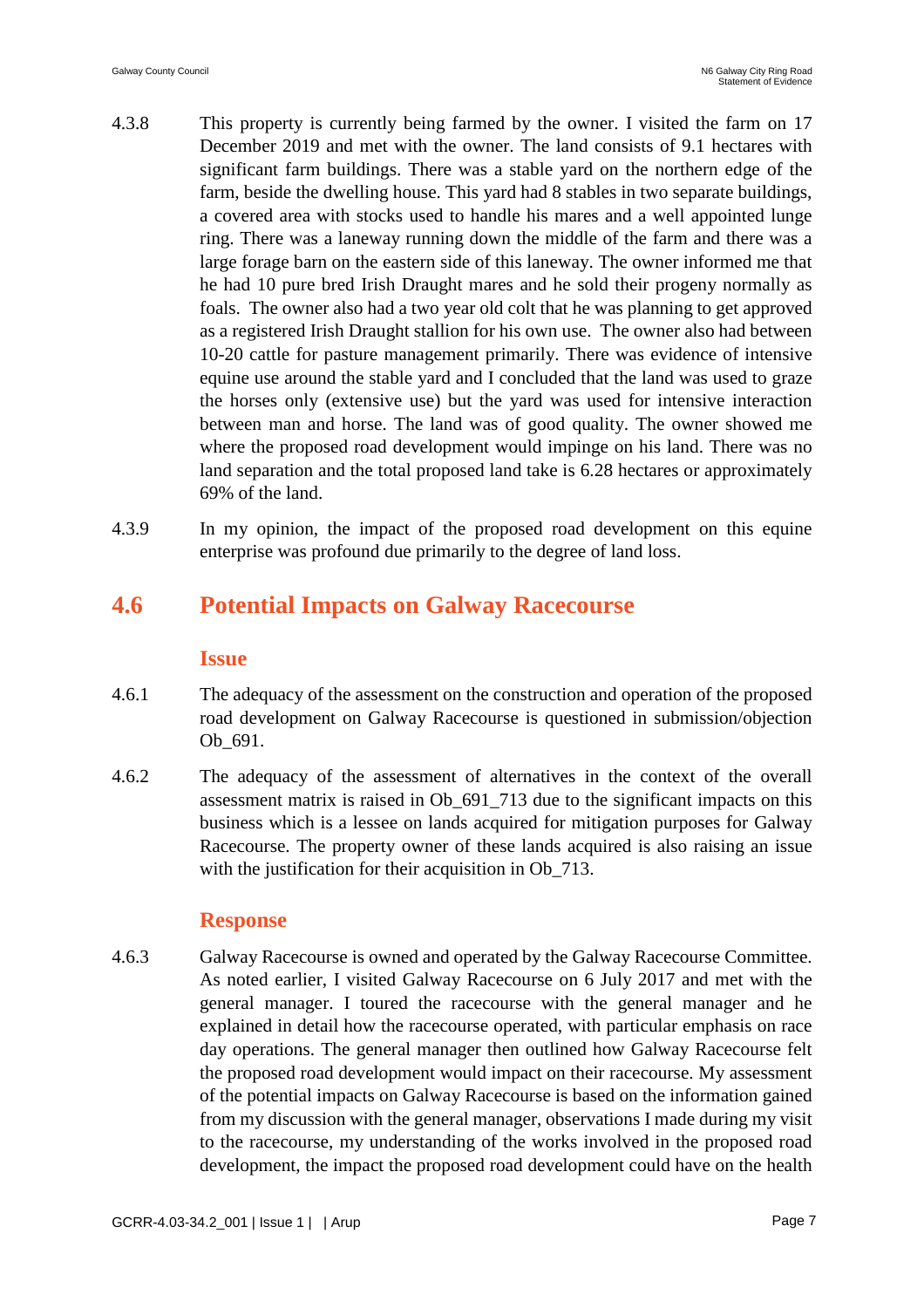and welfare of the horses involved, the mitigation measures proposed and the overall impact that the proposed road development would have on Galway Racecourse.

- 4.6.4 Arup has had extensive meetings with the Galway Racecourse Committee between 2014 and 2018, to best understand how Galway Racecourse operates and the potential impacts both the construction and operation of the proposed road development would have on their enterprise. The sequencing of the construction works was detailed and agreed with Galway Racecourse to ensure the race meetings, in particular the main race meeting in July every year could proceed during the construction of the proposed road development. The details of this construction sequencing are presented in Appendix A.7.4 of the EIAR.
- 4.6.5 To mitigate the loss of the existing stables temporary stables will be constructed for use until new permanent stables, as shown on Figure 5.1.10 of the EIAR and detailed in Appendix A.15.2 of the EIAR, are constructed.
- 4.6.6 The current site of the racecourse stables, loading/unloading zone and horse transport parking is located on a 17,580 square metre block of land at the south eastern side of the public area of the racecourse, to the north of the racetrack. This location is important as it connects directly with the parade ring and from the parade ring the horses enter onto and exit from the racetrack. The horses come and go from this stable block without interfering with the racetrack itself nor the public areas, which is an ideal arrangement for equine welfare.
- 4.6.7 The proposed road development is routed directly through the current stabling area. Galway County Council have proposed to remove the stables, excavate a tunnel and then cover back over the tunnel. The resultant issues for the racecourse are as follows:-
	- 1) Land Take The racecourse will lose 10,980 square metres of land, currently used for loading/unloading racehorses and horse transport parking. The remaining 6,600 square metres will be acquired from the racecourse for the purposes of installing Galway Racecourse Tunnel, and essentially will be land predominantly situated over the tunnel in the final scenario. There is a 9m buffer/restriction either side of the tunnel within which the zone of influence of any load bearing structure is not allowed as shown in Section 3.0 of Appendix A.15.2 of the EIAR. This results in a net reduction in area available to Galway Racecourse in the north-eastern corner of the land holding, i.e. stables area  $(6,600m^2)$ , horsebox parking/unloading area  $(6,600m^2)$  and horsebox parking area  $(5,680m^2)$  as shown in Figure 1.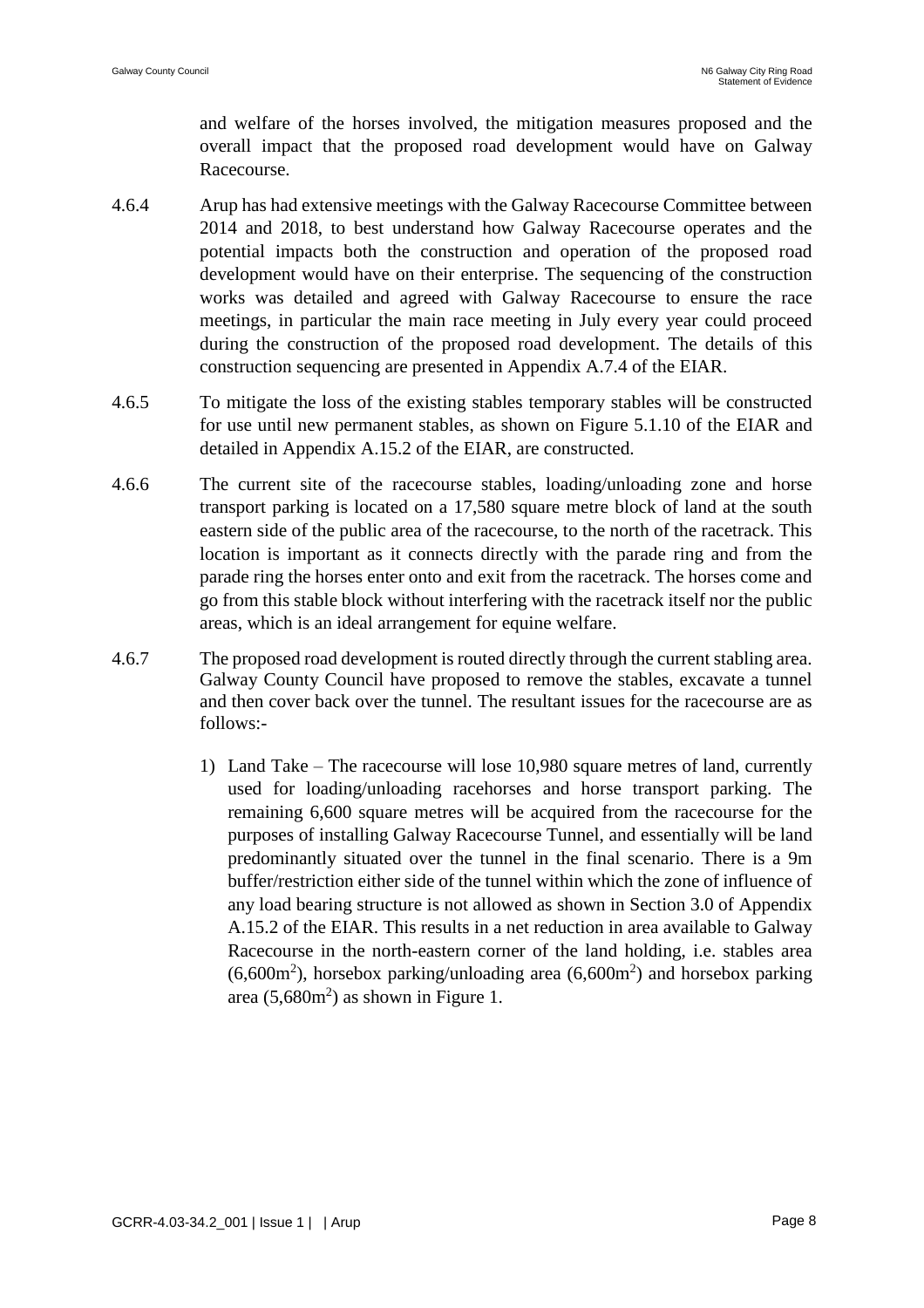

**Figure 1: Existing Stable Yard**

- 2) New Stable Block There are currently 165 stables, machinery sheds, wash bays, veterinary examination boxes and ancillary buildings in the current stable block, all contained within 6,600 square metres. The number of stables currently present on this site is facilitated by the small size of the current stables. Current best practice requires stables for adult horses to be a minimum of 3.65 x 3.65 metres. As a result, to replace the existing stable facilities within the current stable yard will require significantly more land than currently being used.
- 3) Location The current location of the stable yard and ancillary facilities in relation to the entry to the pre-parade ring and onwards through the sequence of activities to the start of the race is essential for the smooth operation of the racecourse for the following reasons:
	- a. they are located after the finishing line so that horses can exit the track as soon as they pull up
	- b. they are adjacent to the paddock where they parade pre-race and where the winners are greeted post-race
	- c. easy accessibility yet distant from the public car parks allowing fast entry and exit from the racecourse for horse transporters
- 4.6.8 Ob\_ 691\_713 and Ob\_713: As Galway Racecourse is a key constraint in the assessment matrix, then the impacts on it were assessed as part of the matrix and various alternatives for mitigation were assessed. Alternative layouts and arrangements for provision of mitigation for the primary impact which is the demolition of the stables were investigated as follows:
	- The first option investigated was relocating the stable yard exactly as it is in the existing location, which would mean that it would sit on top of the tunnel.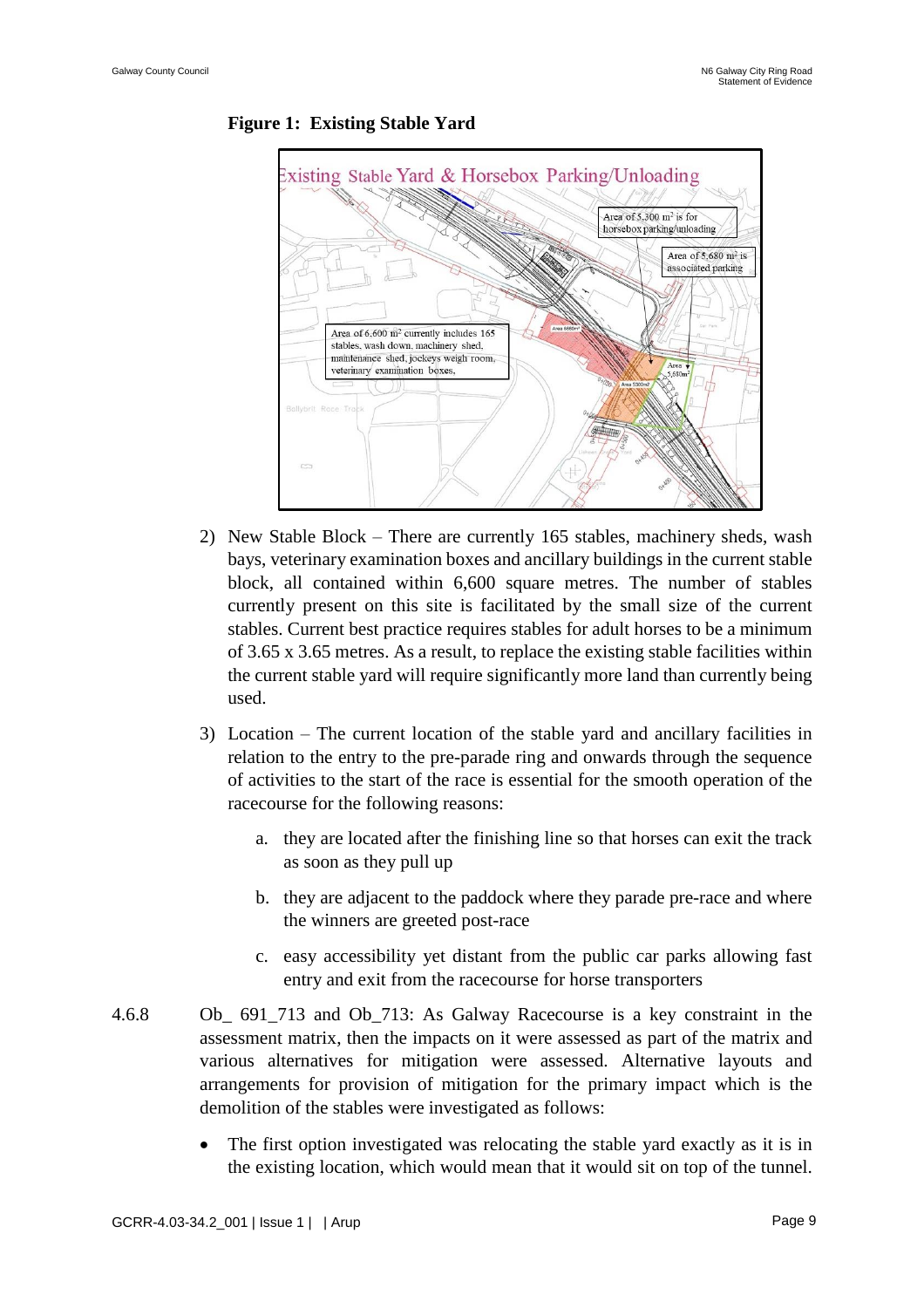Some racecourses have tunnels under local roads and grandstands linking the stable yard to the parade ring and the racecourse such as the Curragh, Longchamps in Paris and Royal Ascot. However, in my experience to date, I am not aware of any racecourse stables situated directly over a road tunnel in Ireland, the UK or in continental Europe. In the newly renovated Royal Ascot racecourse, for example, there are some short tunnels under the stands for racehorse access to the course, some road tunnels under the course itself for vehicles to access in field car parks, but the stable yard was deliberately located ¼ mile away from the track in a quiet and calm environment. Furthermore, the space required to provide a stable block to current building requirements in this exact location will impact and impinge on the track itself, plus there is still the issue of finding a location for the horsebox parking which must be connected as closely as possible to the stables. Furthermore, the 9m buffer/restriction either side of the tunnel within which the zone of influence of any load bearing structure is not allowed pushes the construction zone further into the running track area.

- The stable yard cannot be moved onto the infield (inside the race track) of the track as there is no access for horseboxes to the infield currently and there is no tunnel for horses to cross beneath the track to the saddling area and pre-parade ring. This would require two large tunnels to be built under the track – one to allow horse transporters to get to and from the stable yard and the second tunnel to bring the racehorses to and from the paddock. This construction activity would result in closure of the racetrack for 2-3 years which would impact enormously on its viability. In addition, the equine movements during festival week particularly are enormous and would create severe logistical issues to running the race meeting if the horses are stabled in the infield
- I have also considered moving the stable yard to the western end of the grandstand, but the proposed road development would encroach on any of the suitable sites
- Moving the stable yard to the other side of the public area would also require inverting the current location of the paddock and grandstand and if in this location, the race horses would have to travel back over the finishing straight to return to the stable yard – which would have a further negative impact on the operation of Galway Racecourse
- Therefore, in my opinion, the only suitable lands on which Galway County Council could relocate the stables is the block of land consisting of 8,670 square metres to the north-east of the proposed road development. This land is already required to enable construction of the tunnel. The stable block can be built on this land and the horsebox parking can be located over the tunnel, immediately adjacent to the new stables. This arrangement will allow the racehorses optimal entry to the parade ring pre-race and exit from the racecourse post-race. Due to the building requirements mentioned above, the stable yard will have 7 fewer stables, and these stables will have to be slightly smaller than the recommend size  $(3.4 \times 3.4$  metres v  $3.65 \times 3.65$  metres). This minor reduction in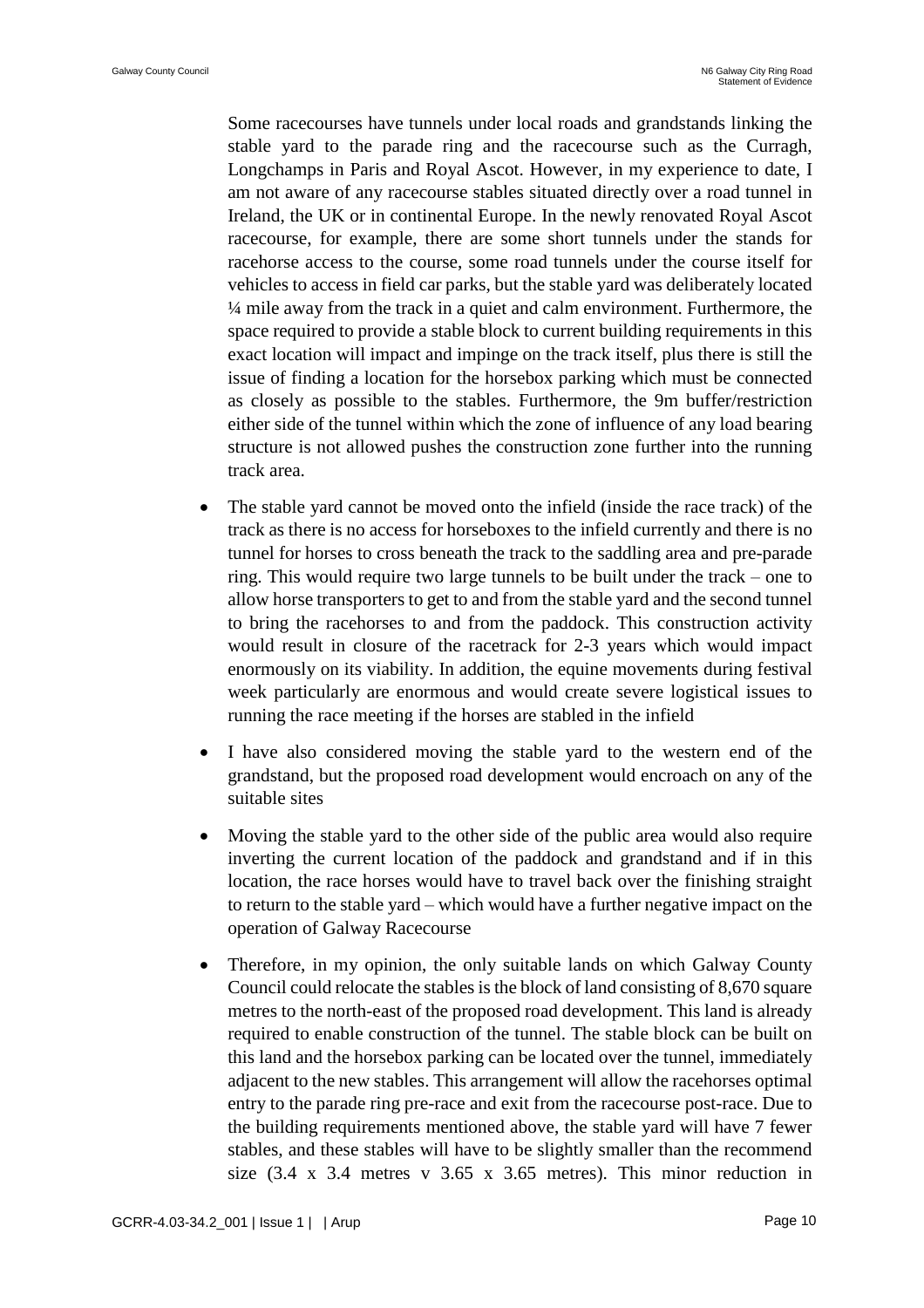recommended stable size should have no adverse impact on the racehorses stabled in these stables

- 4.6.9 Confining the construction to the north-east corner of Galway Racecourse is the optimum solution as it keeps the stables in the same location *vis-à-vis* the other racecourse operations.
- 4.6.10 It is noted that the key concern raised in their submission/objection relate to the impacts during construction and how this may impact on the operation of the racecourse. As noted above, a detailed construction sequencing was discussed and agreed with Galway Racecourse and is presented in Appendix A.7.4 of the EIAR.
- 4.6.11 The operational impact of a road tunnel to the north of the racetrack did not appear to be of great concern. This is understandable as the equine industry already successfully accommodates road tunnels in close proximity to racecourses. For example, there is a road tunnel (A330) under the Straight Mile Course and another longer road tunnel under both the A330 and the Round Course at Royal Ascot, one of the world's leading racecourses.
- 4.6.12 It must be reassuring for the Galway Racecourse Committee to note that the Curragh Racecourse replaced its grandstand, parade ring and all other amenities in a two-year period recently with little impact on the racing at the course. It was proposed initially to close the racecourse for 2 years and move all the race meetings to Leopardstown due to the potential impacts of the construction activity on racegoers and racecourse alike. However, suitable arrangements were made between the contractor and racecourse management that allowed racing to continue during the construction process.